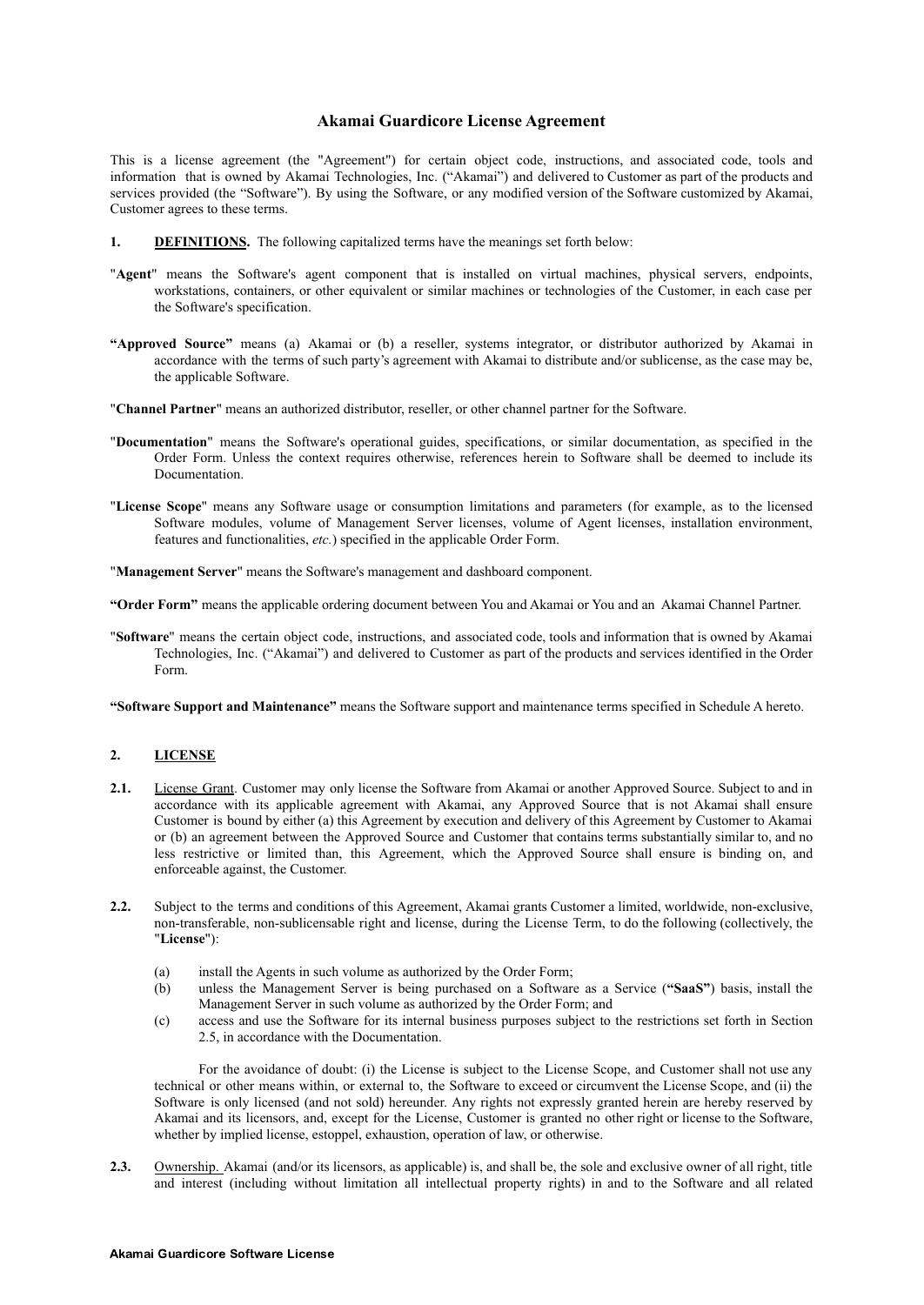intellectual property (such as content appearing therein), and all improvements, derivative works, and/or modifications of/to any of the foregoing, regardless of inventorship or authorship. Customer shall make, and hereby irrevocably makes, all assignments and/or waivers necessary or reasonably requested by Akamai to ensure and/or provide Akamai (and/or its designee(s)) the ownership rights set forth in this paragraph.

- **2.4.** Delivery. Unless the Order Form specifies otherwise: (a) delivery of Software shall be by electronic download and will be deemed delivered once made available for electronic download; and (b) the Software shall be deemed accepted upon delivery.
- **2.5.** Term. This Agreement shall automatically terminate upon expiration or termination of your order for the Service as set forth in the applicable Order Form.
- **2.6.** License Restrictions. As a condition to (and except as expressly permitted by) the License, Customer shall not do (or permit or encourage to be done) any of the following (in whole or in part): (a) copy, "frame" or "mirror" the Software; (b) sell, assign, transfer, lease, rent, sublicense, or otherwise distribute or make available the Software to any third party (such as offering it as part of a time-sharing, outsourcing or service bureau environment); (c) publicly perform, display or communicate the Software; (d) modify, adapt, translate, or create a derivative work of the Software; (e) decompile, disassemble, decrypt, reverse engineer, extract, or otherwise attempt to discover the source code or non-literal aspects (such as the underlying structure, sequence, organization, file formats, non-public APIs, ideas, or algorithms) of, the Software; (f) remove, alter, or conceal any copyright, trademark, or other proprietary rights notices displayed on or in the Software; (g) circumvent, disable or otherwise interfere with security-related or technical features or protocols of the Software; (h) use the Software to develop any service or product that is the same as (or substantially similar to), or otherwise competitive with, either of them; (i) store or transmit any robot, malware, Trojan horse, spyware, or similar malicious item intended (or that has the potential) to damage or disrupt the Software; (i) employ any hardware, software, device, or technique to pool connections or reduce the number of servers/machines, Agents, or users that directly access or use the Software (sometimes referred to as 'virtualisation', 'multiplexing' or 'pooling') in order to exceed or circumvent the License Scope; (k) forge or manipulate identifiers in order to disguise the origin of any data or content inputted or uploaded to, or transmitted through, the Software by or on behalf of Customer; (l) take any action that imposes or may impose (as determined in Akamai's reasonable discretion) an unreasonable or disproportionately large load on the servers, network, bandwidth, or other cloud infrastructure which operate or support the Software, or otherwise systematically abuse or disrupt the integrity of such servers, network, bandwidth, or infrastructure; or (m) use the Software in connection with any internal performance testing or benchmark studies of which the results are designated or likely to be published in any form or media, or otherwise made available to the public, without Akamai's prior express written approval, or otherwise disclose or publish such results.
- **2.7.** Software Support and Maintenance Services. Subject to Customer remaining current on payment of all License Fees hereunder, Customer will be entitled to receive Software Support and Maintenance.
- **2.8.** Records and Usage Audit. Customer shall maintain records identifying the location of each copy of the Software, as well as the location, identity, and total number of virtual machines, physical servers, and workstations on which the Software is installed (collectively, "**Installation Record**"). Upon request by Akamai, Customer shall provide Akamai with a copy of the Installation Record. Akamai shall, from time to time, be entitled to audit Customer's deployment and use of the Software (a "**Usage Audit**"), and Customer shall facilitate such Usage Audit by providing Akamai with all access (including as necessary, remote access) reasonably requested by Akamai. If a Usage Audit reveals a usage or consumption level above that permitted by the License Scope, the License Fees will be increased in accordance with the then-current pricing, and Akamai will invoice (and Customer will pay) for the increased License Fees.
- **3.** Limited Warranty. Akamai warrants to Customer that, during the Warranty Period (defined below), the Software shall operate substantially in accordance with the material functions and features set out in the applicable Documentation (the "Warranty"). In the event of any Warranty breach, and provided Customer has notified Akamai in writing of the breach promptly after discovery thereof, Akamai shall first determine whether the defect can be resolved via the Software Support and Maintenance, and Customer shall fully cooperate with Akamai in such efforts. If Akamai determines that the Software Support and Maintenance cannot resolve the defect, Akamai shall (at its sole option, and at no additional charge) use commercially reasonable efforts to provide a workaround, bug fix or patch, and Customer shall fully cooperate with Akamai in such efforts. For the avoidance of doubt, any workaround, bug fix, or patch shall not re-commence the Warranty Period, and are warranted for the remainder of the Warranty Period as then in effect. In the event Akamai is unable to provide a workaround, bug fix or patch within thirty (30) business days of receipt of the Warranty breach notice, then, as Akamai's sole obligation and liability, and Customer's sole remedy, Customer shall be entitled (exercisable within fifteen (15) days following expiration of the 30-day period) to terminate this Agreement upon written notice to Akamai and, following full uninstallation and permanent deletion of all copies of the Software by Customer (and verification thereof by Akamai), receive a prorated refund of any prepaid License Fees hereunder based upon the remaining period of the then-current License Term.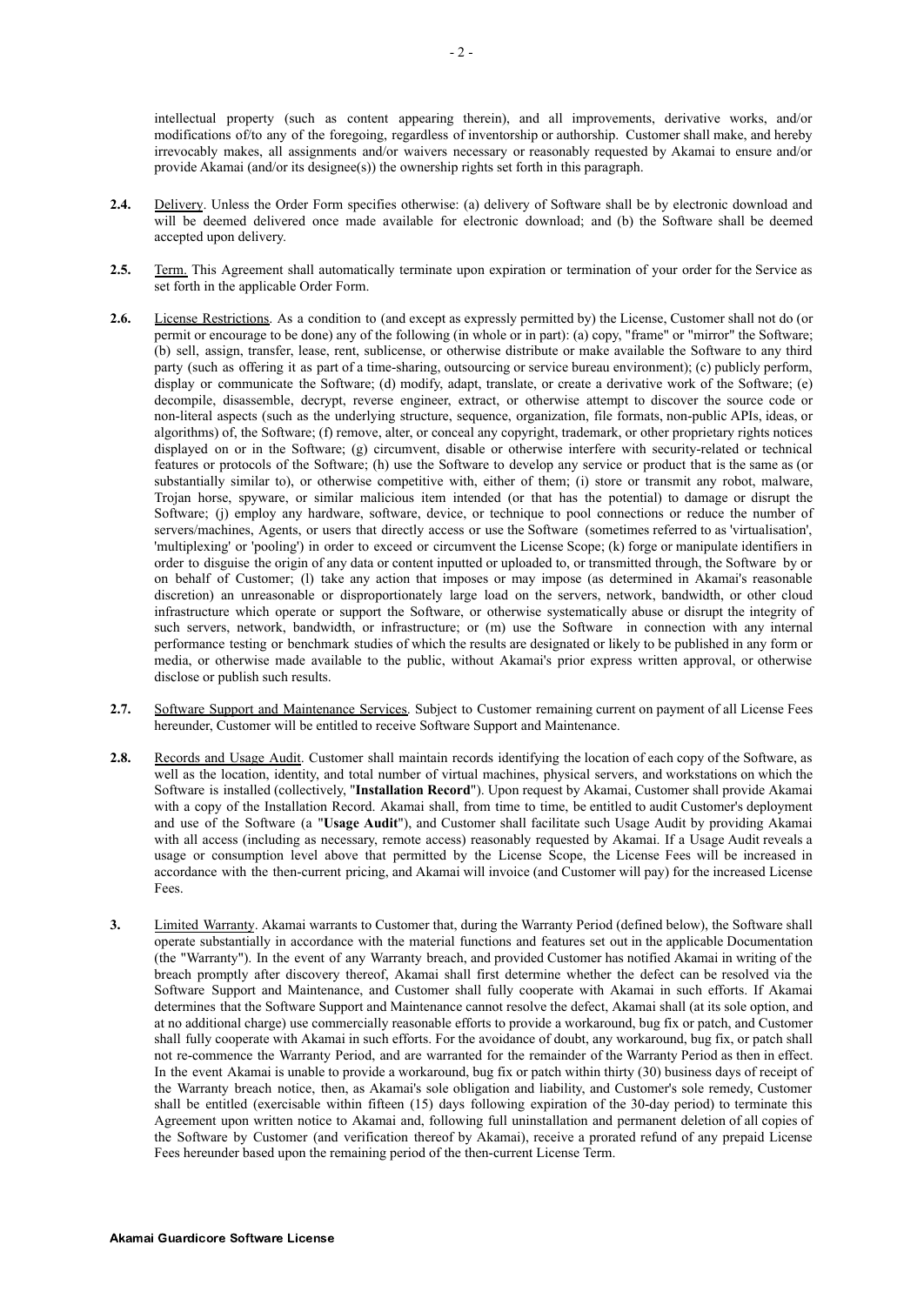The "Warranty Period" shall be ninety (90) days commencing upon the earlier of the date of deployment of the Software or use of the Software in a production environment.

The Warranty shall not apply to (and Akamai shall have no obligation or liability for) Software problems or defects arising from any of the following: (A) improper installation or use of the Software other than as specified in the applicable Documentation; (B) modification, configuration, or servicing of the Software by any person other than an authorized Akamai representative; or (c) any fault in any Customer (or third party) equipment or programs used in conjunction with the Software.

- **4.** DISCLAIMERS. WITH THE EXCEPTION OF ANY WARRANTY AND SUPPORT AND MAINTENANCE TERMS, THE SOFTWARE, OUTPUT, AS WELL AS ANY OTHER GOODS AND SERVICES PROVIDED OR MADE AVAILABLE BY AKAMAI OR ITS AFFILIATES HEREUNDER (COLLECTIVELY, THE "**AKAMAI MATERIALS**") ARE PROVIDED AND MADE AVAILABLE ON AN "AS IS" AND "AS AVAILABLE" BASIS, WITH ALL DEFECTS, AND ALL EXPRESS, IMPLIED AND STATUTORY CONDITIONS AND WARRANTIES (INCLUDING WITHOUT LIMITATION ANY IMPLIED CONDITIONS OR WARRANTIES OF MERCHANTABILITY, SATISFACTORY QUALITY, FITNESS FOR A PARTICULAR PURPOSE, TITLE, QUIET POSSESSION, NON-INFRINGEMENT, OR QUALITY OF SERVICE, OR THAT OTHERWISE ARISE FROM A COURSE OF PERFORMANCE OR USAGE OF TRADE) ARE HEREBY DISCLAIMED BY AKAMAI AND ITS LICENSORS. AKAMAI DOES NOT MAKE ANY REPRESENTATION, WARRANTY, GUARANTEE OR CONDITION: (A) REGARDING THE EFFECTIVENESS, USEFULNESS, RELIABILITY, TIMELINESS, COMPLETENESS, OR QUALITY OF AKAMAI MATERIALS; (B) THAT CUSTOMER'S USE OF AKAMAI MATERIALS WILL BE UNINTERRUPTED, SECURE OR ERROR-FREE; (C) REGARDING THE OPERATION OF ANY CELLULAR NETWORKS, THE PASSING OR TRANSMISSION OF DATA VIA ANY NETWORKS OR THE CLOUD, OR ANY OTHER CELLULAR OR DATA CONNECTIVITY PROBLEMS; OR (D) REGARDING THE SATISFACTION OF, OR COMPLIANCE WITH, ANY LAWS, REGULATIONS, OR OTHER GOVERNMENT OR INDUSTRY RULES OR STANDARDS. AKAMAI WILL NOT BE LIABLE OR OBLIGATED IN RESPECT OF DELAYS, INTERRUPTIONS, SERVICE FAILURES OR OTHER PROBLEMS INHERENT IN USE OF THE INTERNET AND ELECTRONIC COMMUNICATIONS OR FOR ISSUES RELATED TO PUBLIC NETWORKS OR HOSTING PROVIDERS.
- **5.** Restrictions on Export. The Software may not be used or otherwise exported or re-exported (a) into (or to a national or resident of) a United States embargoed country or (b) to anyone on the U.S. Treasury Department's list of Specially Designated Nationals or the U.S. Department of Commerce's Table of Denial Orders. By using the Software, you represent and warrant that you are not located in, under control of, or a national or resident of any country or on any such list.
- **6.** Open Source Software. Any use, reproduction, and distribution of components of the Software licensed under an open-source software license will be governed solely by the terms of that open-source software license and not by this Agreement. A list of any such components is available upon request.
- **7.** Government End Users. If you are acquiring the Software on behalf of any part of the United States Government, the following provisions apply. The Software and accompanying documentation are deemed to be "commercial computer software" and "commercial computer software documentation," respectively, pursuant to DFAR Section 227.7202 and FAR 12.212(b), as applicable. Any use, modification, reproduction, release, performance, display or disclosure of the Software and/or the accompanying documentation by the U.S. Government or any of its agencies shall be governed solely by the terms of this Agreement and shall be prohibited except to the extent expressly permitted by the terms of this Agreement. Any technical data provided that is not covered by the above provisions is deemed to be "technical data-commercial items" pursuant to DFAR Section 227.7015(a). Any use, modification, reproduction, release, performance, display or disclosure of such technical data shall be governed by the terms of DFAR Section 220.7015(b).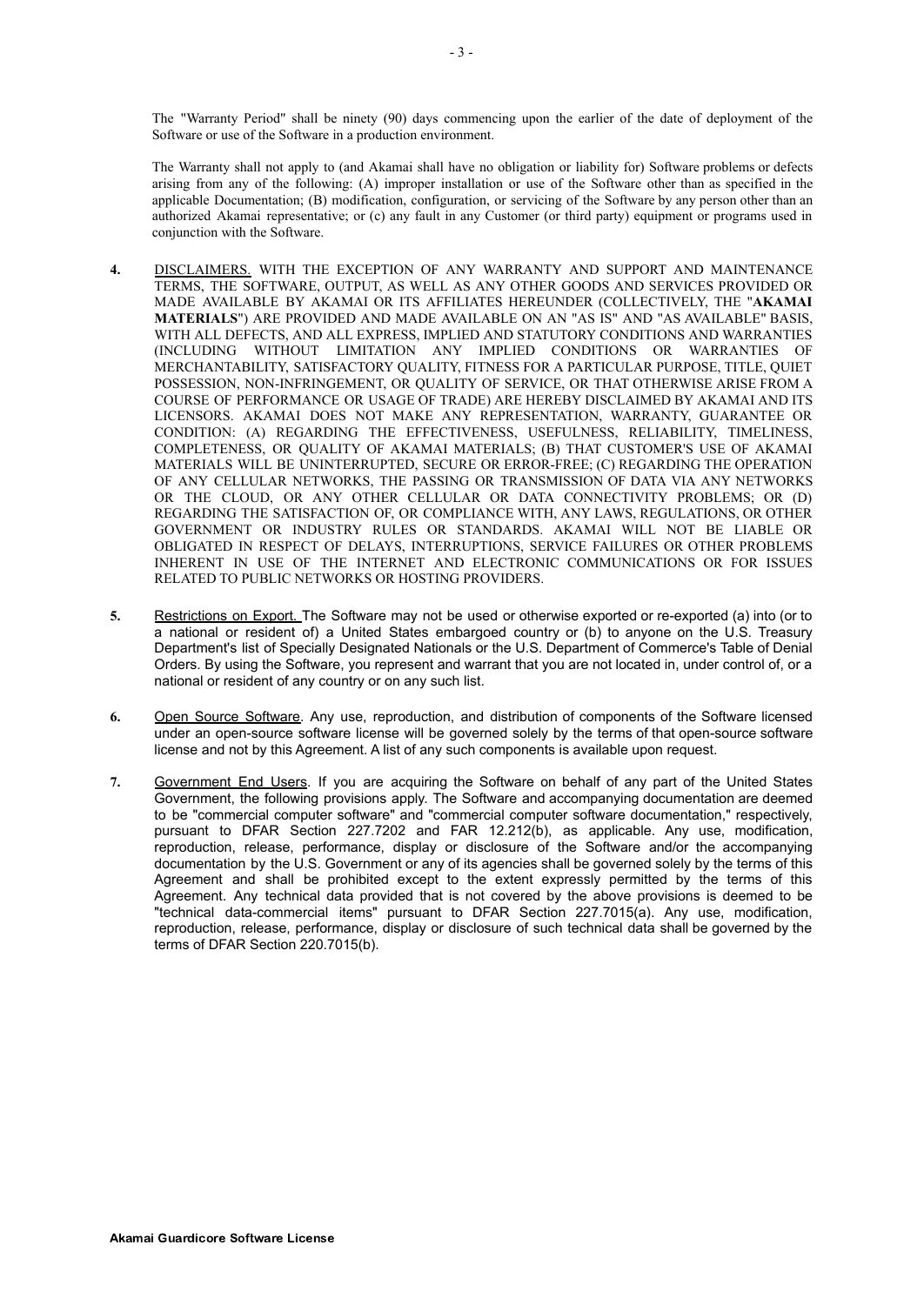## **Schedule A**

## **Software Support And Maintenance**

- 1. Updates and Upgrades. During the License Term, Akamai will make available to Customer such Updates and Upgrades that Akamai generally makes available to its other supported customers. For the avoidance of doubt, Updates and Upgrades expressly exclude new Software modules, which modules Akamai may make available at its sole discretion subject to additional fees. "Updates" means modifications or revisions to the Software (such as a bug fix or patch), as typically represented by the number to the right of the decimal point (e.g. Version 1.X). "Upgrades" means new releases (each, a "Release") of the Software (such as the addition of new features or functionalities), as typically represented by the number to the left of the decimal point (e.g. Version X.0).
- 2. Support. During Business Hours (set forth below), Akamai's help desk personnel shall receive Customer email web support requests in connection with Errors (each, a "Support Request"). "Error" means any verifiable and reproducible failure of the Software to materially perform the functions described in the Software's documentation. Once Akamai has determined that the Support Request is covered by a valid support contract, Akamai will:
	- a. respond to such Support Request based on the Severity Levels (as determined by Akamai) set out in the table below; and
	- b. Akamai will use commercially reasonable efforts to get to Problem Resolution or to provide a workaround for the Error.

"Problem Resolution" means the use of commercially reasonable efforts to resolve the reported Error. These efforts may include (but are not limited to): configuration changes, patches that fix an issue, and reinstalling the Software.

| <b>Business Hours</b>                                                                        |                                                                                        |  |  |  |  |
|----------------------------------------------------------------------------------------------|----------------------------------------------------------------------------------------|--|--|--|--|
| Standard                                                                                     | Premium                                                                                |  |  |  |  |
| Monday to Friday, 8am - 5pm CT (excluding U.S.<br>National Holidays) / Central European Time | 24x7                                                                                   |  |  |  |  |
| <b>Support Request Submission</b>                                                            |                                                                                        |  |  |  |  |
| Phone                                                                                        | See<br>the<br>Contact<br>section<br>Support<br>at<br>http://www.guardicore.com/support |  |  |  |  |
| Email                                                                                        | support@guardicore.com                                                                 |  |  |  |  |
| Web                                                                                          | http://www.guardicore.com/support                                                      |  |  |  |  |

In order to be addressed by Akamai, Errors must be verifiable and reproducible. Furthermore, in order for Akamai to address a Support Request, Customer must provide Akamai with all information, documentation, assistance and access as Akamai might reasonably require, including, without limitation:

- setup information.
- application knowledge.
- listing of any output.
- detailed steps required to enable Akamai to replicate the Error,
- exact wording of Error messages, and
- any other data that Akamai may reasonably request in order to reproduce operating conditions similar to those present when the Error occurred.

Each Error for which a Support Request is received by Akamai, shall be classified by Akamai and assigned a level of severity ("Severity Level"), in accordance with the following criteria: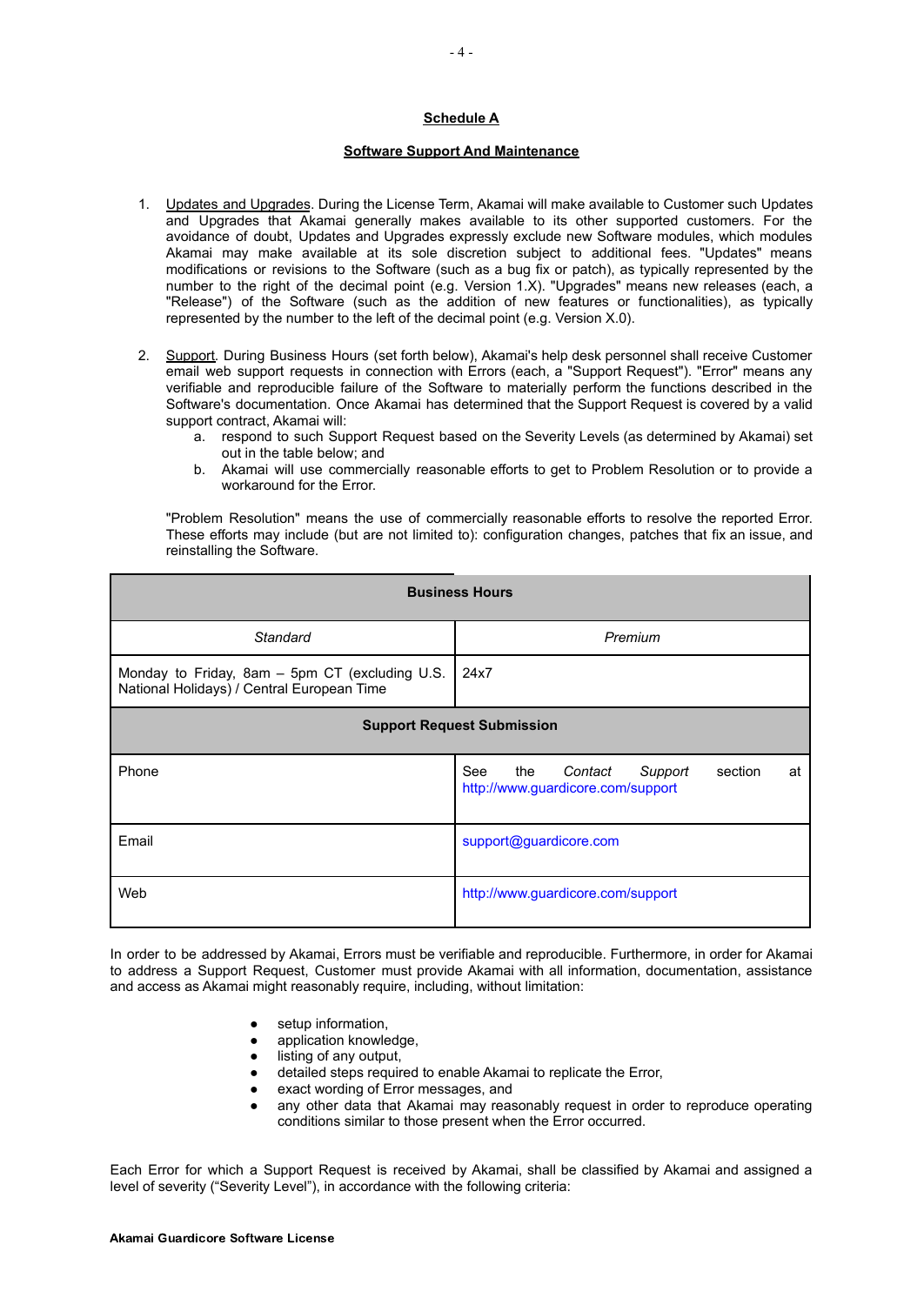| <b>Severity Level Definition</b>                                                                                                                                                                                                                                                                                                                                                                                                | <b>Standard Support</b><br>(STD)                                                                                                     | <b>Premium Support</b><br>(PRM)                                                   | <b>Akamai Commitment</b>                                                                                                                                                                                                                           |
|---------------------------------------------------------------------------------------------------------------------------------------------------------------------------------------------------------------------------------------------------------------------------------------------------------------------------------------------------------------------------------------------------------------------------------|--------------------------------------------------------------------------------------------------------------------------------------|-----------------------------------------------------------------------------------|----------------------------------------------------------------------------------------------------------------------------------------------------------------------------------------------------------------------------------------------------|
| Severity 1 - CRITICAL<br>(a) The Error causes a<br>critical effect to<br>Customer's production<br>environment in a way that<br>significantly impacts the<br>Customer's business; or<br>(b) A key capability of the<br>Software is fully or<br>partially inoperable, in a<br>way that causes a major<br>issue to the Customer's<br>production environment;<br>or                                                                 | First level response<br>within less than 1<br><b>Business Hour from</b><br>receipt. Escalation<br>within 12 Business<br><b>Hours</b> | First level response<br>within less than 1 hour.<br>Escalation within 6<br>hours. | Akamai and Customer will<br>commit the necessary<br>resources (during Business<br>Hours (STD) / around the<br>clock (PRM)) for Problem<br>Resolution to obtain<br>workaround or reduce the<br>severity of the Error.                               |
| (c) An Error with a direct<br>security impact on the<br>Software                                                                                                                                                                                                                                                                                                                                                                |                                                                                                                                      |                                                                                   |                                                                                                                                                                                                                                                    |
| Severity 2 - HIGH<br>(a) The Error causes the<br>Software to operate<br>improperly in a manner<br>which impacts the normal<br>course of business for<br>Customer; or<br>(b) An Error that<br>substantially degrades the<br>performance of the<br>Software in a way which<br>impacts the normal course<br>of business for Customer;<br>or<br>(c) An Error that prevents<br>the Software from being<br>installed or operated when | First level response<br>within 4 Business<br>Hours. Escalation within<br>16 Business hours.                                          | First level response<br>within 4 hours.<br>Escalation within 24<br>hours.         | Akamai and Customer will<br>commit an engineer during<br>normal Business Hours for<br>Problem Resolution to<br>obtain workaround or<br>reduce the severity of the<br>Error, and alternative<br>resource (PRM) during non-<br><b>Business Hours</b> |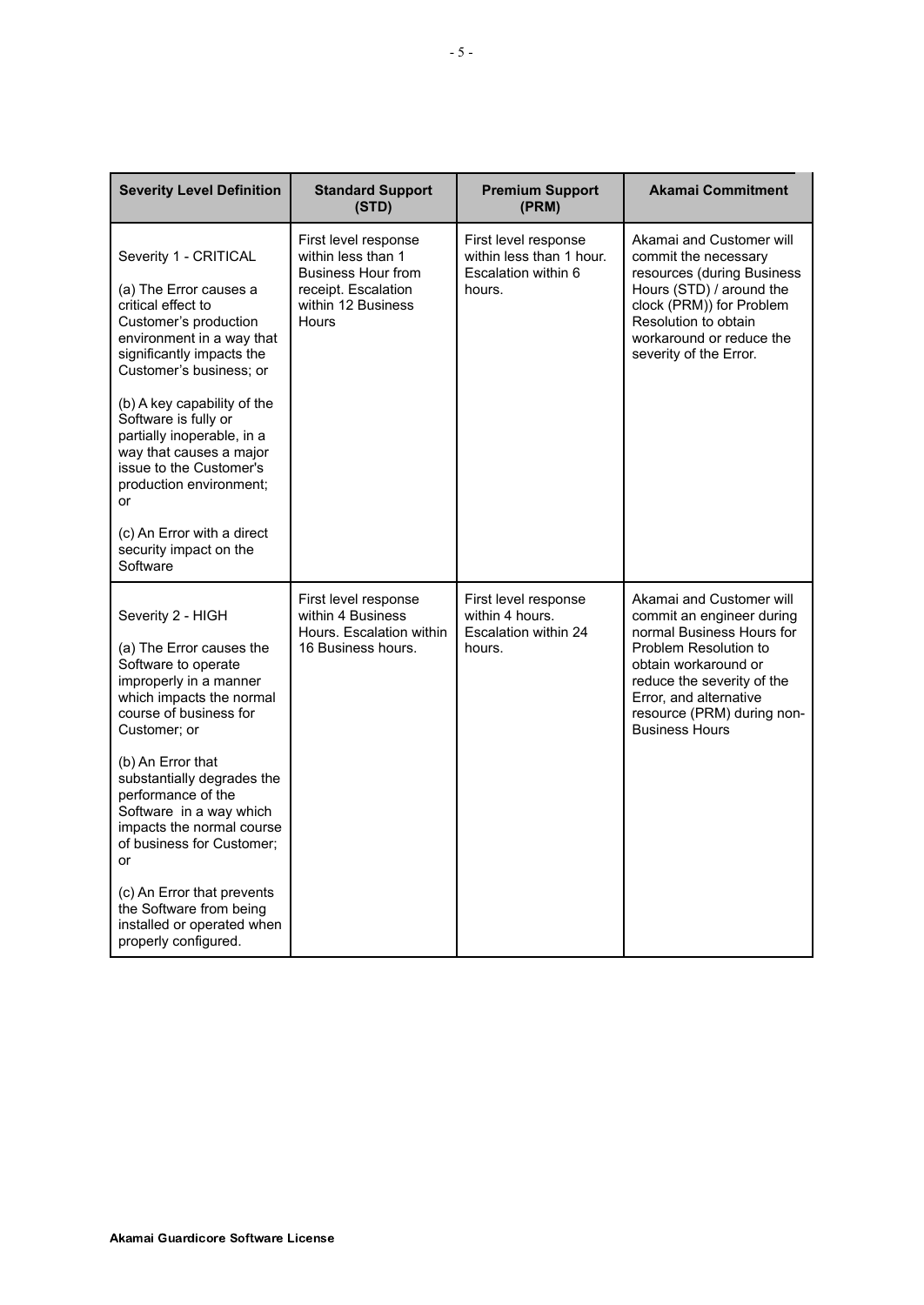| Severity 3 - MEDIUM<br>(a) The Error causes a<br>function not to execute as<br>described in the<br>Software's documentation<br>without a significant loss<br>of utility or intended<br>functionality; or | First level response at<br>the next business day  | First level response<br>within Business Hours.   | Akamai and Customer will<br>handle the case during<br>Business Hours to obtain a<br>resolution if applicable    |
|----------------------------------------------------------------------------------------------------------------------------------------------------------------------------------------------------------|---------------------------------------------------|--------------------------------------------------|-----------------------------------------------------------------------------------------------------------------|
| (b) the Error disables one<br>or more nonessential<br>functions of the Software;<br>or                                                                                                                   |                                                   |                                                  |                                                                                                                 |
| (c) The Software behavior<br>is materially different from<br>that described in the<br>Software's documentation<br>but does not rise to the<br>level of a Severity 1 or<br>Severity 2 Error; or           |                                                   |                                                  |                                                                                                                 |
| (d) Software alerts are not<br>functioning as expected<br>with no impact to the<br>Customer's production<br>environment                                                                                  |                                                   |                                                  |                                                                                                                 |
| Severity 4 - LOW<br>All other issues, including<br>general usage questions<br>and cosmetic issues.                                                                                                       | First level response at<br>the next business day. | First level response at<br>the next business day | Akamai and Customer<br>will handle the case<br>during Business Hours<br>to obtain a resolution if<br>applicable |

Note: *Severity 1 - CRITICAL* Errors require a phone call to Akamai support in order to ensure timely handling of the Support Request.

- 3. Exclusions.The technical support described above will only be provided with respect to the then-current (and the two immediately preceding) Releases, and shall exclude Errors resulting from:
	- a. any modifications of the Software that have not been approved by Akamai in advance and in writing;
	- b. Customer's failure to implement in a reasonably timely manner any Update or Upgrade made available by Akamai (or its representative);
	- c. Customer's written instructions to Akamai, or installation or set up adjustments made solely by Customer;
	- d. Customer's use of the Software in violation of the Agreement or of any applicable laws and/or regulations;
	- e. any fault in any Customer (or third party) equipment or programs used in conjunction with the Software; and/or
	- f. Customer's negligence or willful misconduct.
- 4. Customer Responsibilities. Customer agrees to the following responsibilities:
	- a. Customer agrees to receive from Akamai communications via e-mail, telephone, and other reasonable formats;
	- b. Customer's technical support contact shall cooperate with Akamai at all times during the provision of Support and Maintenance Services under this Schedule;
	- c. Customer shall report to Akamai all material problems with the Software and shall implement any reasonable corrective procedures provided by Akamai reasonably promptly after receipt;
	- d. Customer will make available to Akamai a remote access solution ("**Remote Access**") allowing Akamai's *Customer Success* team to remotely connect to the Software and Customer systems. Such Remote Access requires that, *inter alia*, Customer make available a Virtual Private